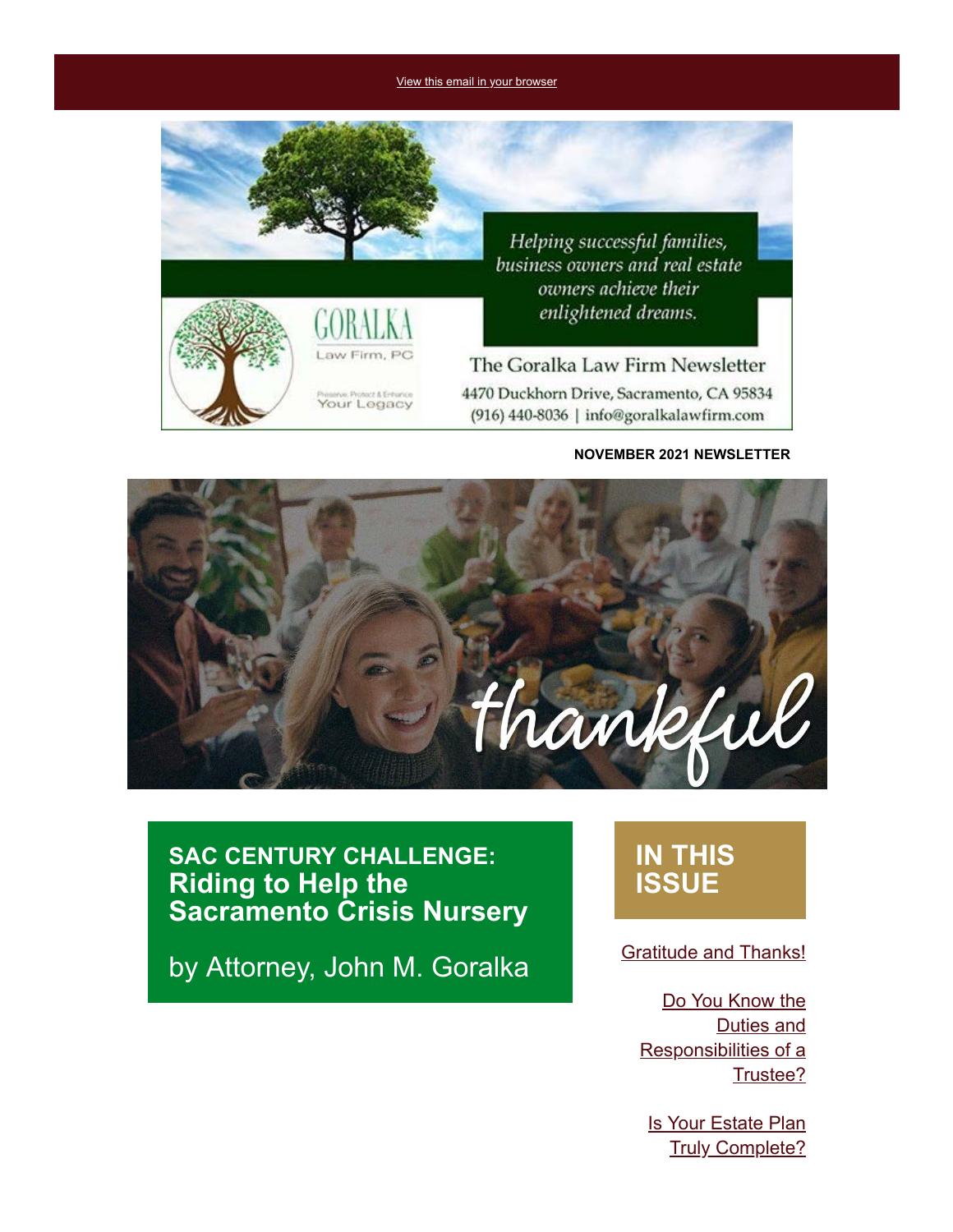

This was the Goralka Law Firm's second year on the ride, but the first year on the course. Last year the ride was conducted virtually due to COVID. We began our day at the parking garage at 5:00 AM. We were quickly at Capital Mall for a quick coffee and pastry to start the day.

The race began with riders mixing with traffic down Capital Mall. Our enthusiasm was lowered a bit when a rider was almost hit by a car speeding through the intersection within the first few minutes. We quickly were out of town in wide open spaces heading for the river. The vistas along the river in the early morning were truly spectacular. Since the race was so long, with few riders completing the 100-mile course, we were often spread-out riding alone. We had 4 or 5 stops including 2 which were at different pumpkin patches. Great comradery was on display between all of the cyclists.

This was a great day for an excellent cause starting from the Capital we rode mostly along the river to a point below Isleton crossing Grand Island. The race provided an excellent lunch – it's amazing how good fresh food tastes after riding 60 miles.

Miles 75 to 100 were truly challenging for me. My training was a little light as my longest training ride this year was only 35 miles, due to work

#### **IN THE NEWS** [Time for a Tax Plan](https://www.comstocksmag.com/longreads/it-time-tax-plan)

**JOIN US FOR** [Wine Down](https://mcusercontent.com/37fa00fcaefd5ad4baf8b8e8a/files/c3ee067c-483a-4ef9-d623-86ff874da3b2/November2021_WineDownWednesday.pdf) **Wednesday** 

**STAFF SPOTLIGHT:** [Meet Kevin](https://mailchi.mp/goralkalawfirm/november2021newsletter#jodi) *One of CA's Newest State Bar Certified Specialist in Estate Planning, Trust & Probate Law!*

[Client Testimonial](https://mailchi.mp/goralkalawfirm/november2021newsletter#client)

**RECIPE OF THE MONTH:** [John's Slow Cooker](https://mailchi.mp/goralkalawfirm/november2021newsletter#recipe) **Minestrone Soup** 

**[Thought of the Day](https://mailchi.mp/goralkalawfirm/november2021newsletter#quote)** 

[Contact Us](https://mailchi.mp/goralkalawfirm/november2021newsletter#contact)

# **COVID-19 UPDATE**



We are continuing to provide our legal services over the telephone and by Video Conferencing. We have limited in office meetings by appointment.

# **JOIN US Wine Down Wednesday**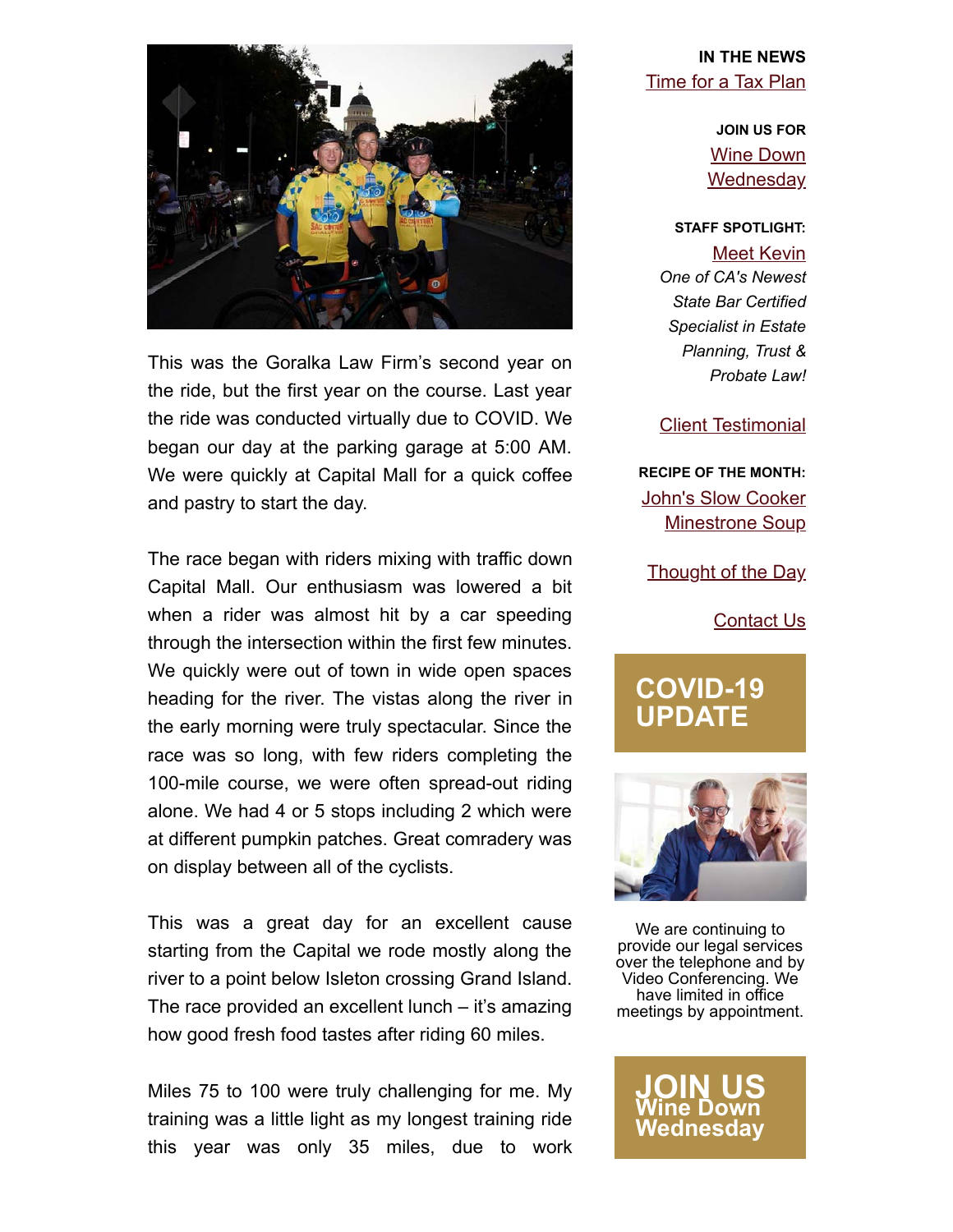#### commitments.

Joe (my older, wiser and more physically fit brother) and I finished together. Truth be told, Joe slowed up to stay with me at the end. Thank you, Joe! We enjoyed a beer and a burger to finish the day. Jimmy, our riding tour guide last year, finished much earlier. 100 miles was not enough for Jimmy, he ran the Urban Cow Half Marathon (13.1 miles) the next day. Jimmy had personal best times both days. We may see Jimmy on ESPN soon.

The Goralka Law Firm team was both a ride sponsor and "challenge champions" raising donations for each mile ridden. With the sponsorship and the contributions, we raised \$8,400 for the Sacramento Children's Home Crisis Nursery. A very worthwhile cause in greater need now today more than ever before.

For more information and photos about this great event, click the button below.



To help us help the Sacramento Children's Home Crisis Nursery, [CLICK HERE](https://www.justgiving.com/team/thegoralkalawfirm) for a link to donate!



Hope you will be able to join us next year!

John

# **Gratitude and Thanks!**

In the spirit of the holiday season, a few of the staff members at the Goralka Law Firm were asked to



Please join us at our next virtual Wine Down Wednesday, where we gather with our clients and their friends, family, and loved ones, for a little bit of wine and a great time! We have lots of great conversation and a fun raffle! Hope to see you there!

## **Wednesday NOVEMBER 17th 5PM to 6PM**



**MEET KEVIN!**



**Kevin Lachona** is the newest Senior Associate Attorney of The Goralka Law Firm.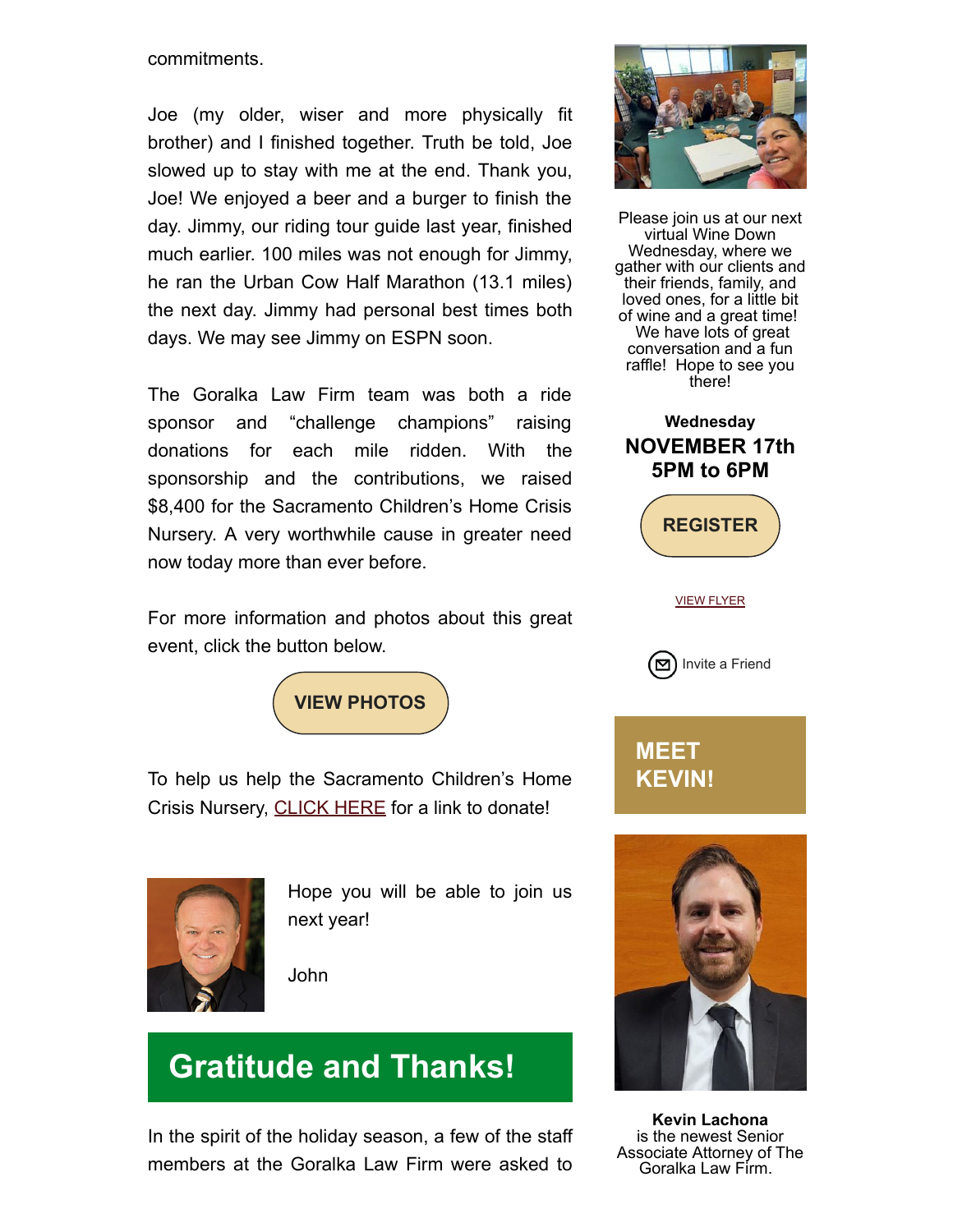share what they're grateful for this year and this is what they had to say...

## **SARAFINA**

I am thankful for caffeine! I started drinking coffee later in life, around the age of 21. I quickly grew to value its nootropic properties and



it has become a huge part of my daily routine. Despite the common belief that caffeine is bad for you, studies show that the contrary is true. If taken in the right amounts, it has many health benefits such as heart, liver, and cognitive disease prevention and it also can have positive contributions to longevity. I'm thankful for the role caffeine plays in maintaining my daily stamina and long-term health!  $\circledcirc$ 

I am also thankful for holiday car sales! I recently entered the market for a new car. Due to many factors, new and used car prices are currently inflated. With Black Friday, Christmas, and the New Year around the corner, I anticipate dealerships presenting "special deals" which will be perfect timing for me!



Last, but certainly not least, I'm grateful for funny people. It is my favorite thing in the world to meet people who can make me laugh hysterically! Laughing is, without a doubt, something I value

most in life. Whenever I come across someone with a similar sense of humor as me, or who is universally comical, it will make my day!

Kevin earned a Bachelor of Science degree with high honors in Business Administration with an emphasis in finance from the University of California, Riverside; and a JD degree from Golden Gate University School of Law in San Francisco. Immediately following law school, Kevin earned his LLM degree (Master of Laws) with honors in Taxation also at Golden Gate University.

Prior to joining the Goralka Law Firm, Kevin was an associate attorney at an estate planning law firm in San Francisco and another in Sacramento. Kevin has represented clients in estate planning, estate administration (trust and probate), litigation, conservatorships, and guardianships. His experience gives him a unique perspective and insight into his clients' needs, and enables him to offer a blend of legal counseling and practical strategy to his clients.

This week Kevin received confirmation that he is now a Certified Specialist in Estate Planning, Trusts, and Probate. This is a significant accomplishment. Kevin needed to satisfy rigorous experience and education requirements. More importantly, judges and other attorneys familiar with his work had to recommend and approve his certification. Congratulations, Kevin!

Kevin was born and raised in San Diego, and lived in various cities throughout Southern California until moving to San Francisco to attend law school. He moved to Sacramento a few years ago and recently got married. He also enjoys cooking, traveling, and the delicious products of his hobby, zymology (you'll have to ask him about it!).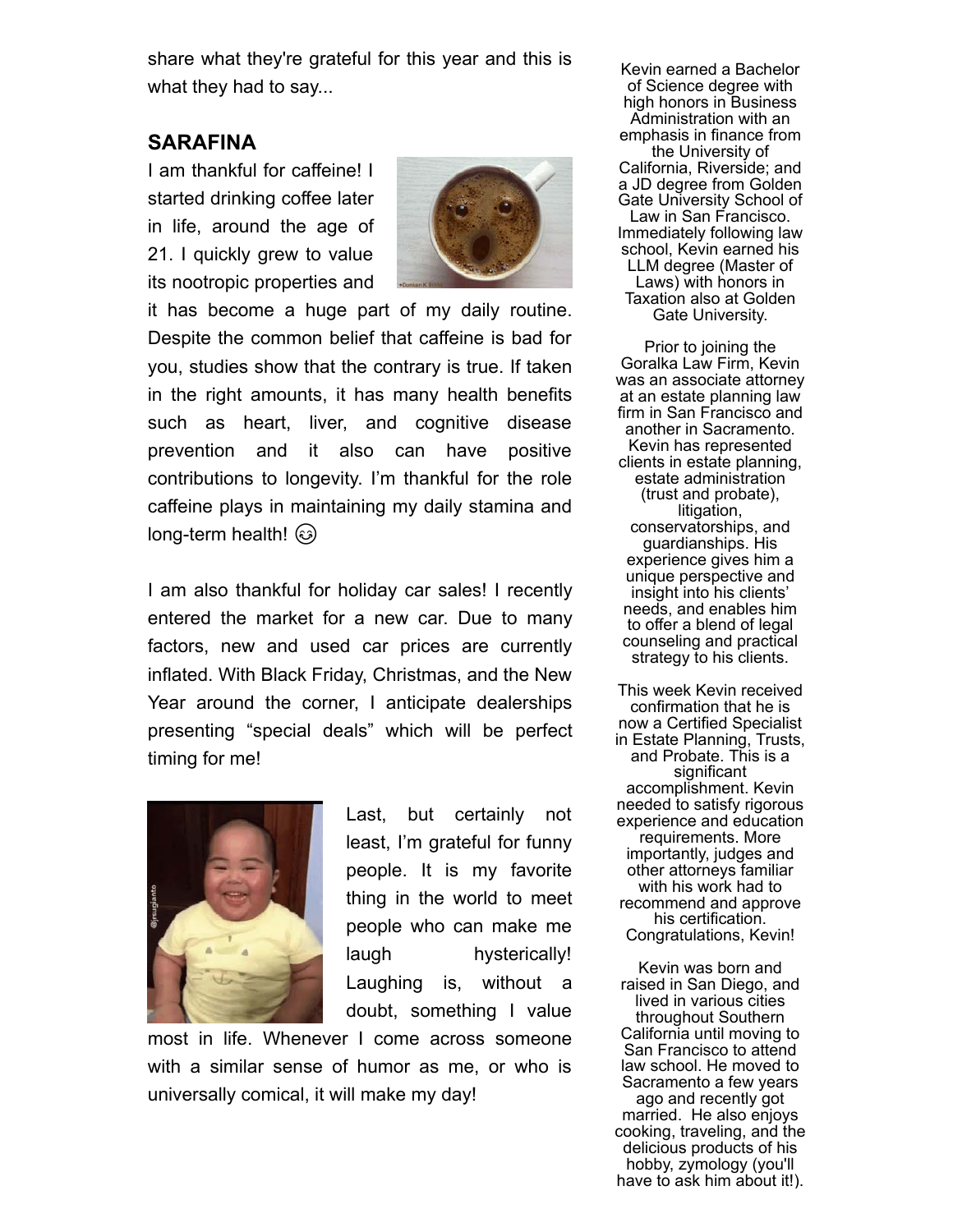## **KEVIN**

This year, I am thankful for my loving wife and my supportive family amidst the loss of a family member. I'm thankful for outdoor home projects and the fall season.



# **THOUGHT OF THE DAY**

 $\overline{a}$ 



# *"You don't have to see the whole staircase. Just take the first step."* —Dr. Martin Luther King, Jr.

#### **MAEGAN**



I am thankful for owning the cuddliest, loudest, orange-est tabby cat named Glenn Coco who wakes me up each morning with a loud meow and a snuggle.

## **JOHN**

I am very grateful for the health and well-being of my family. As I help client families at times recently in the most dire of circumstances due to health and sometimes economic issues related to COVID, I am so blessed that my kids, my siblings and other family are healthy. They still work at jobs that they enjoy and provide opportunities to help others. I am very thankful for our growing firm family which doubled in size during the year. Our staff is both caring and committed to excellence. We enjoy each other's company and each day I look forward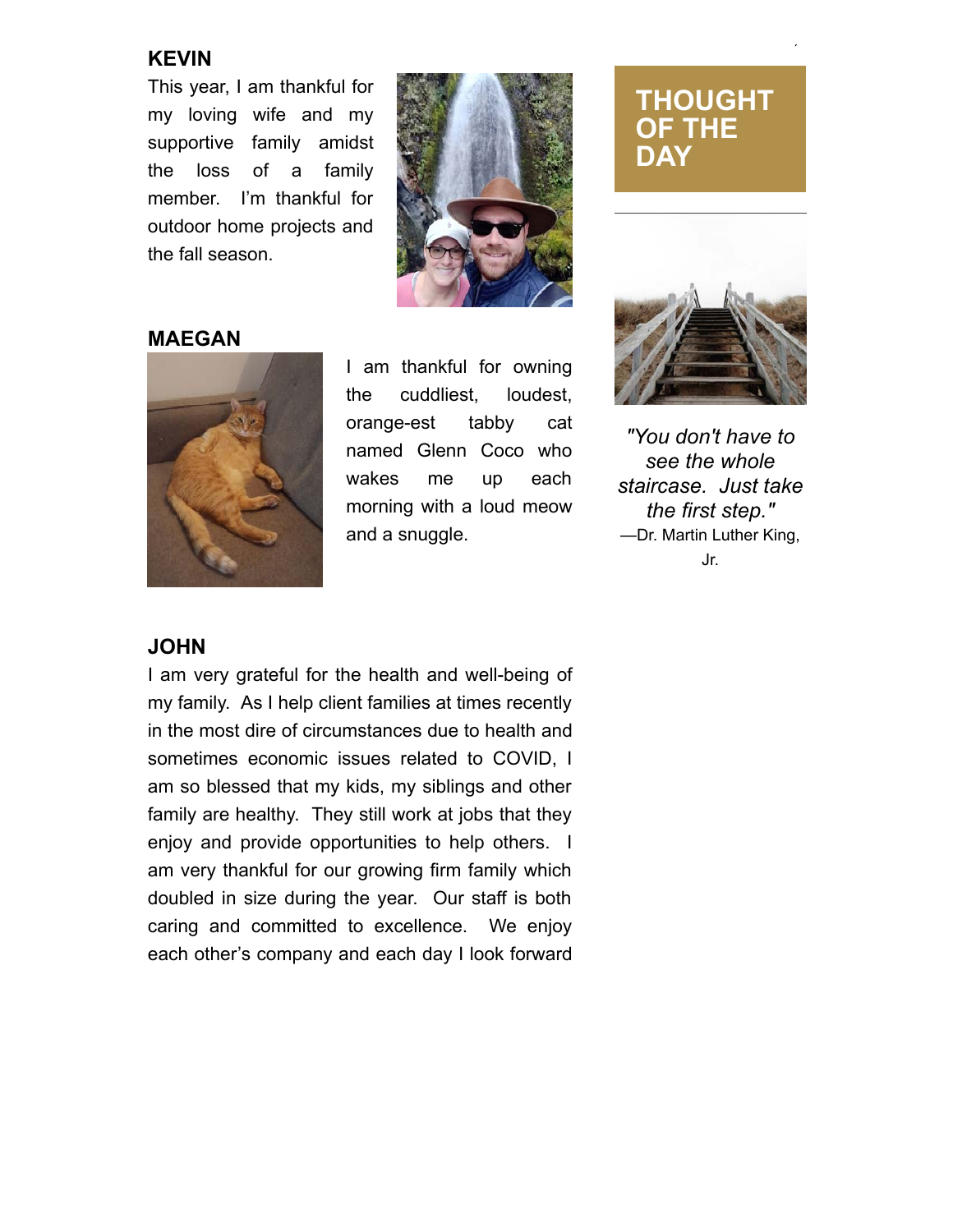to coming to work.



**Do You Know the Duties and Responsibilities of a Trustee? Do Your Children?**

by Attorney John Goralka



After a Living Trust is established, the Trustee acts as the legal owner of trust assets, and is responsible for protecting, handling and investing the assets held in trust, tax filings and other legal matters for the trust, paying expenses, and distributing the assets according to the terms of the trust after expenses and taxes are paid. For our clients who have set up a Living Trust, you are typically the initial Trustee of your own Living Trust (and if you're married, you are Co-Trustees together with your spouse).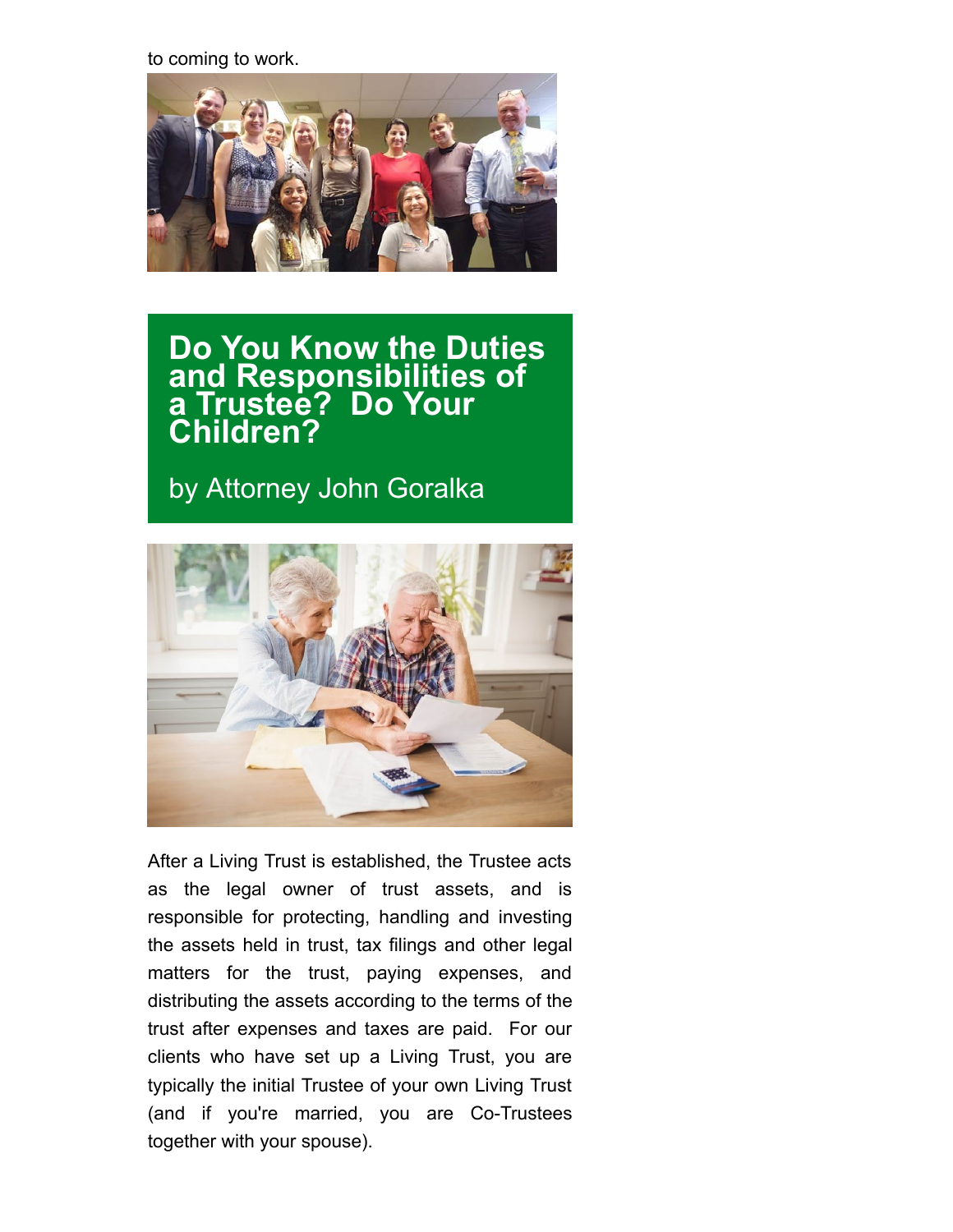Besides the transfer of asset titles into the Trust, and you having the title of "Trustee", your life effectively goes on as "business as usual", until you (or your spouse) are no longer able to manage assets on your own or passes away.

This is when a *Successor Trustee* usually comes to the rescue.

A Successor Trustee is... [READ ON](https://mcusercontent.com/37fa00fcaefd5ad4baf8b8e8a/files/db6364f2-1b2b-47f3-4189-ee00446b8000/November2021Newsletter_TrusteeDuties.pdf)

# **Is Your Estate Plan Truly Complete?**

by Attorney John Goralka **AS PUBLISHED IN KIPLINGER**



*In addition to your monetary assets, you should consider what "value legacy" you plan on leaving to your heirs.*

For an estate plan to be truly effective and do more than simply move money and assets from one generation to the next, it must accomplish three basic

goals:

## **1) ensure that you are actually leaving your assets to those you designate;**

**2) make certain those assets are received at the right time to maximize their lifetime benefits; and**

## **3) protect your legacy from being lost to creditors, predatory lawsuits, divorce, government claims or secondary estate tax.**

In addition to protecting your legacy throughout your beneficiaries' lifetimes, and perhaps for future generations as well, an effective estate plan also provides incentives to promote your family's core values and help inspire, motivate and educate your children or beneficiaries to become... [READ ON](https://www.kiplinger.com/article/retirement/t021-c032-s014-is-your-estate-plan-truly-complete.html)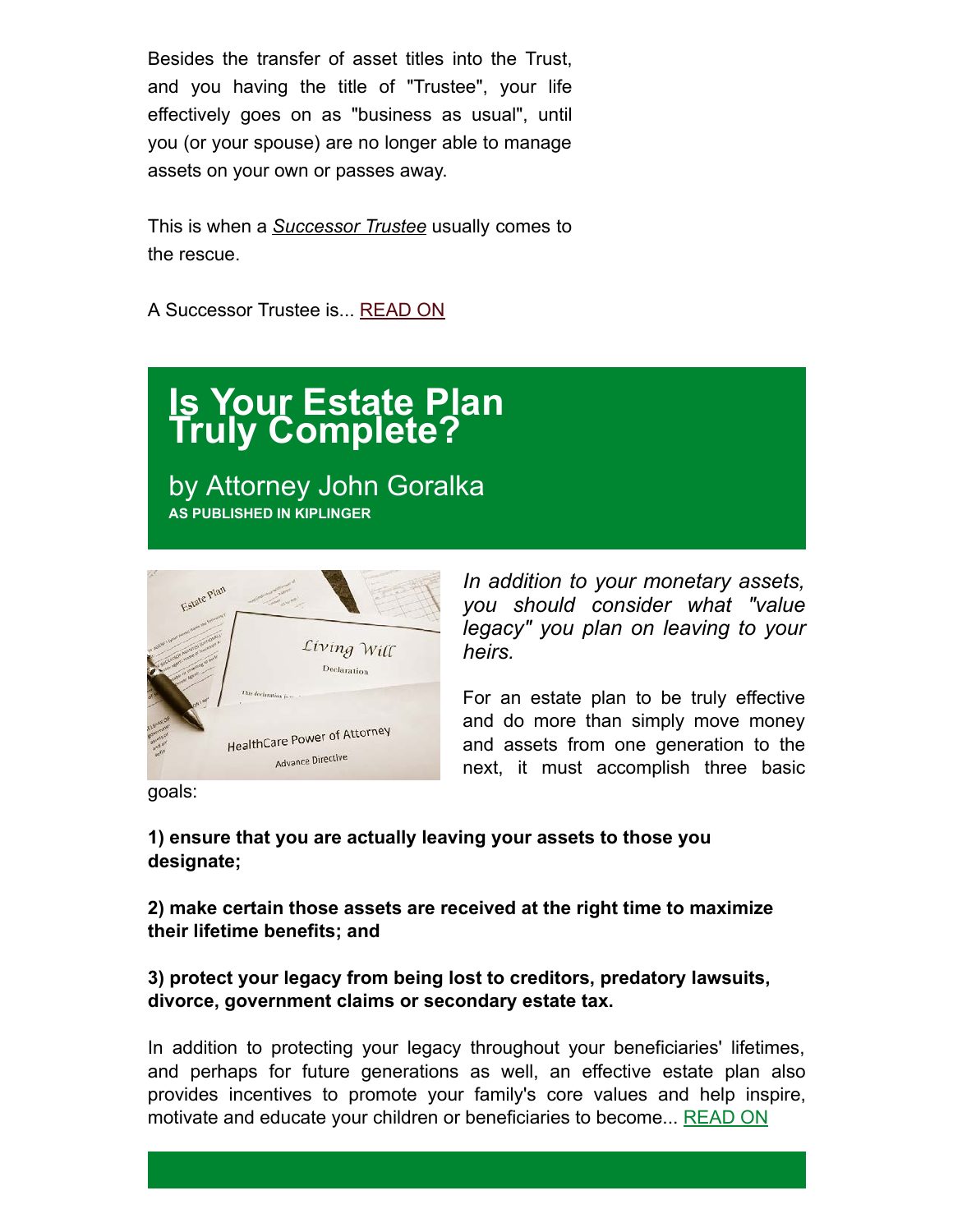Attorney John Goralka was recently quoted in the article entitled, "Time for a Tax Plan" in the Finance section of *Comstock* Magazine. There's some major tax reform on the horizon that may dramatically impact individuals and business owners. Check out this insightful article for more details from some of the nation's leading experts.

Time for a Tax Plan

**ITHE NEWS** 

**COMSTOCK MAGAZINE**



**[READ ARTICLE](https://www.comstocksmag.com/longreads/it-time-tax-plan)**

As a reminder, if you or someone you know has any concerns about how these tax changes may impact you, your loved ones, and your estate, please contact our firm right away at 916-440-8036. As we near the end of 2021, there may be limited time and availability to the strategies and planning that may be available.

# **Client Testimonial**

*"John and his staff did a great job setting up our family trust. He was great to work with, provided fab follow up, and is always available to answer one of my many many questions. We could not be happier with our experience and his service. Estate planning can be a scary thing, with lots of difficult decision points and technical language to maneuver through. John walked us through it all - every step of the way showing the utmost professionalism and caring. We are happy to have him guide us through this process and feel comforted that we've got things in place if/when the time comes."*

—Mary F.

Thanks so much for your kind words, Mary. And thanks to all of our clients for their business and referrals over the years. Reviews like these are a reminder about why we do what we do and reaffirms that we are not simply just preparing legal documents, but we're cultivating relationships and really helping families and their loved ones with transformational changes for generations to come.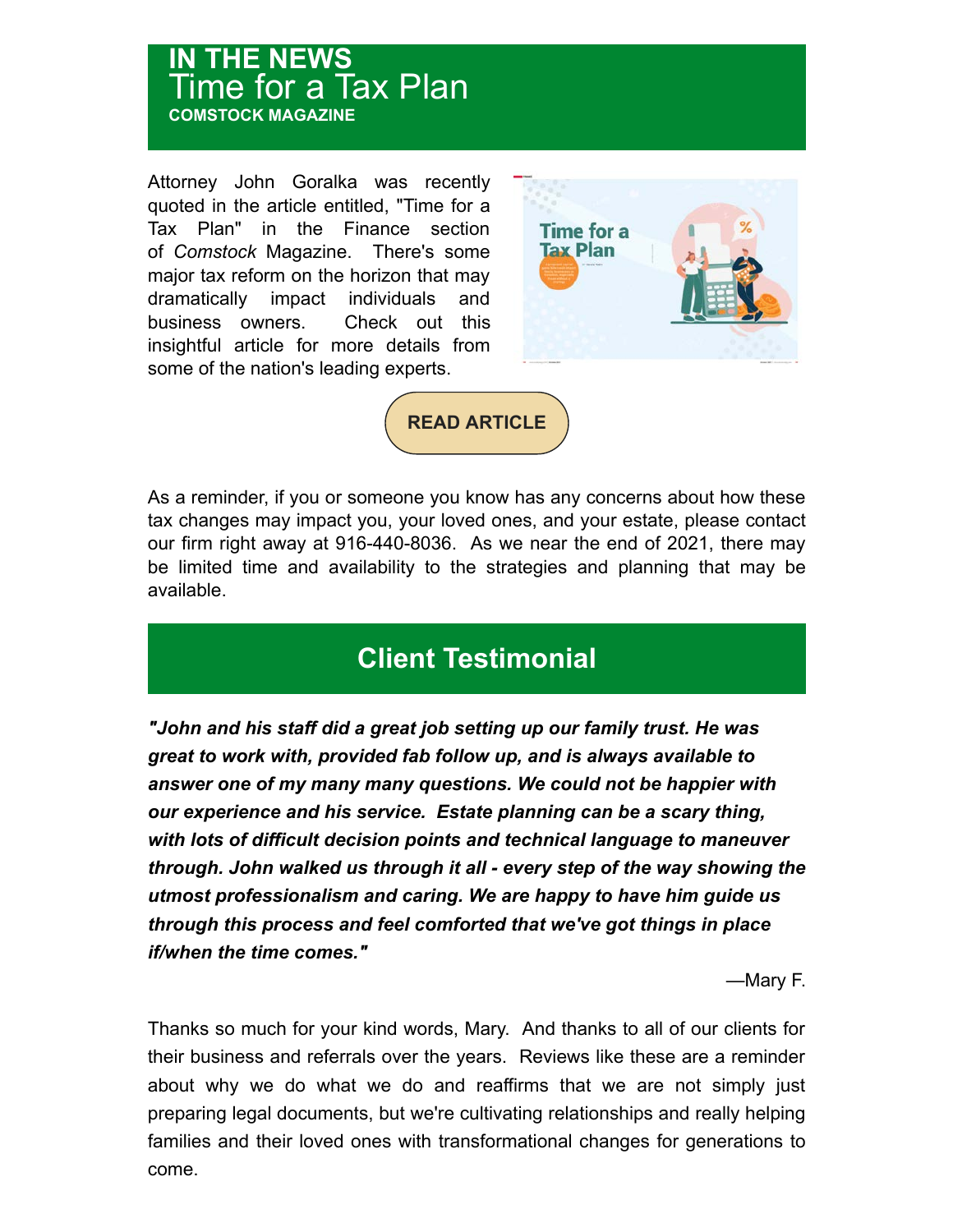If you are a client with The Goralka Law Firm, we encourage you to take the time to leave us some feedback and a review online at one (or more) of the following:



# **RECIPE OF THE MONTH: Slow Cooker Minestrone Soup**

This is a healthy, flavorful minestrone soup that is perfect for the colder weather and is a favorite of attorney, John Goralka's. This soup is packed full of hearty vegetables, beans and pasta and it couldn't be easier to make!

*WARNING/DISCLAIMER FROM JOHN: This soup is a little different each time with my family. We like thick, hearty soups. I often include a little too much for the crock pot and have to pull some out for some final ingredients to fit or added back later.*

# **INGREDIENTS**

- 6 1/2 cups low-sodium vegetable stock, then more as desired
- 2 (14.5 oz) cans diced tomatoes
- 1 cup diced celery (3 stalks)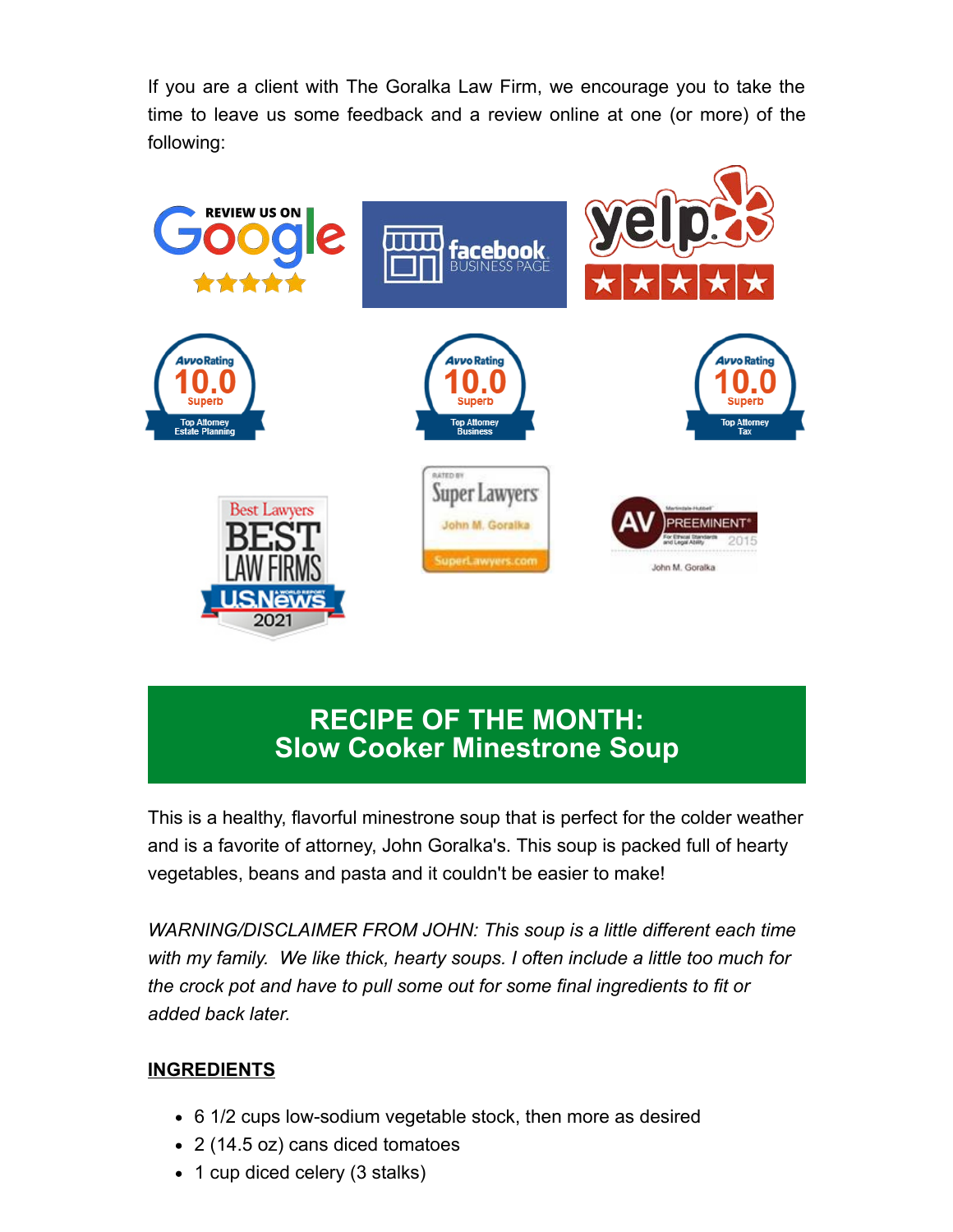- 1 cup diced carrots (2 carrots)
- 1 cup diced yellow onion (1 small)
- 4 cloves garlic, minced
- 2 tsp dried basil\*
- 1 tsp dried oregano
- 3/4 tsp dried rosemary, crushed
- 1/2 tsp dried thyme
- Salt and freshly ground black pepper, to taste
- 1 1/3 cups zucchini sliced into half moons (1 small)
- 115oz can of Italian Green Beans (drained)
- 1 1/3 cups small or medium shell pasta
- 2 cups packed chopped fresh spinach



- 1 (15 oz) can dark red kidney beans, drained and rinsed
- 1 (15 oz) can white navy beans or cannellini beans, drained and rinsed
- 3 Tbsp chopped fresh parsley
- Finely shredded parmesan or Romano cheese, for serving

*NOTE: If you don't have all of the dried herbs listed 1 1/2 Tbsp Italian seasoning can be used instead.*

*OTHER VARIATIONS: Add in Aidell's Chicken Sausage (Italian Style or Portobello and Swiss), Portobello Mushroom.*

*SECRET INGREDIENT: Dave's Heart Marinara Sauce added at the very beginning to taste.*

# **DIRECTIONS**

- 1. **Slow Cooker Method:** Add vegetable stock, tomatoes, celery, carrots, onion, garlic, basil, oregano, thyme, rosemary to a 6 or 7-quart slow cooker.
- 2. Season with salt and pepper to taste and cook on low heat 7 8 hours or high 3 1/2 - 4 hours.
- 3. Stir in zucchini, pasta, green beans, and cook on high heat and additional 20 - 30 minutes or until pasta is tender.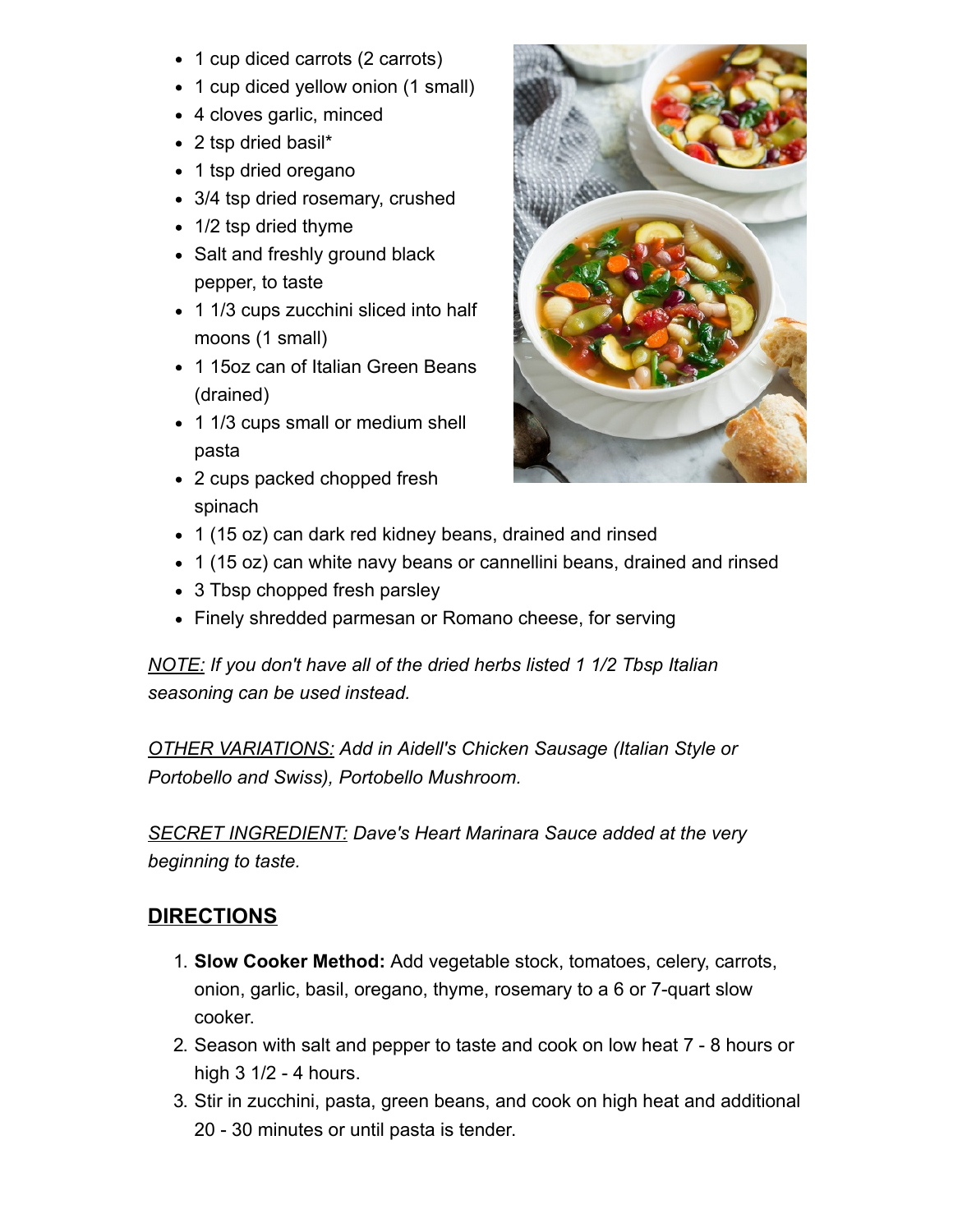- 4. Stir in spinach, kidney beans and cannellini beans, and parsley and cook several minutes until heated through.
- 5. Stir in more vegetable broth to thin as desired. Serve warm topped with Romano cheese.

## **STOVETOP INSTRUCTIONS**

- 1. Heat 2 Tbsp olive oil in a large pot over medium-high heat
- 2. Add carrots, celery and onions and saute 4 minutes adding in garlic during last minute of sauteing.
- 3. Pour in broth, water and canned tomatoes. Add herbs and season with salt and pepper to taste.
- 4. Bring to a boil, cover and reduce heat slightly, allow to gently boil 10 minutes, then add zucchini, green beans and pasta, cover and gently boil 10 - 15 minutes longer, or until pasta is tender.
- 5. Add kidney and cannellini beans and spinach and cook 2 minutes longer

Enjoy!